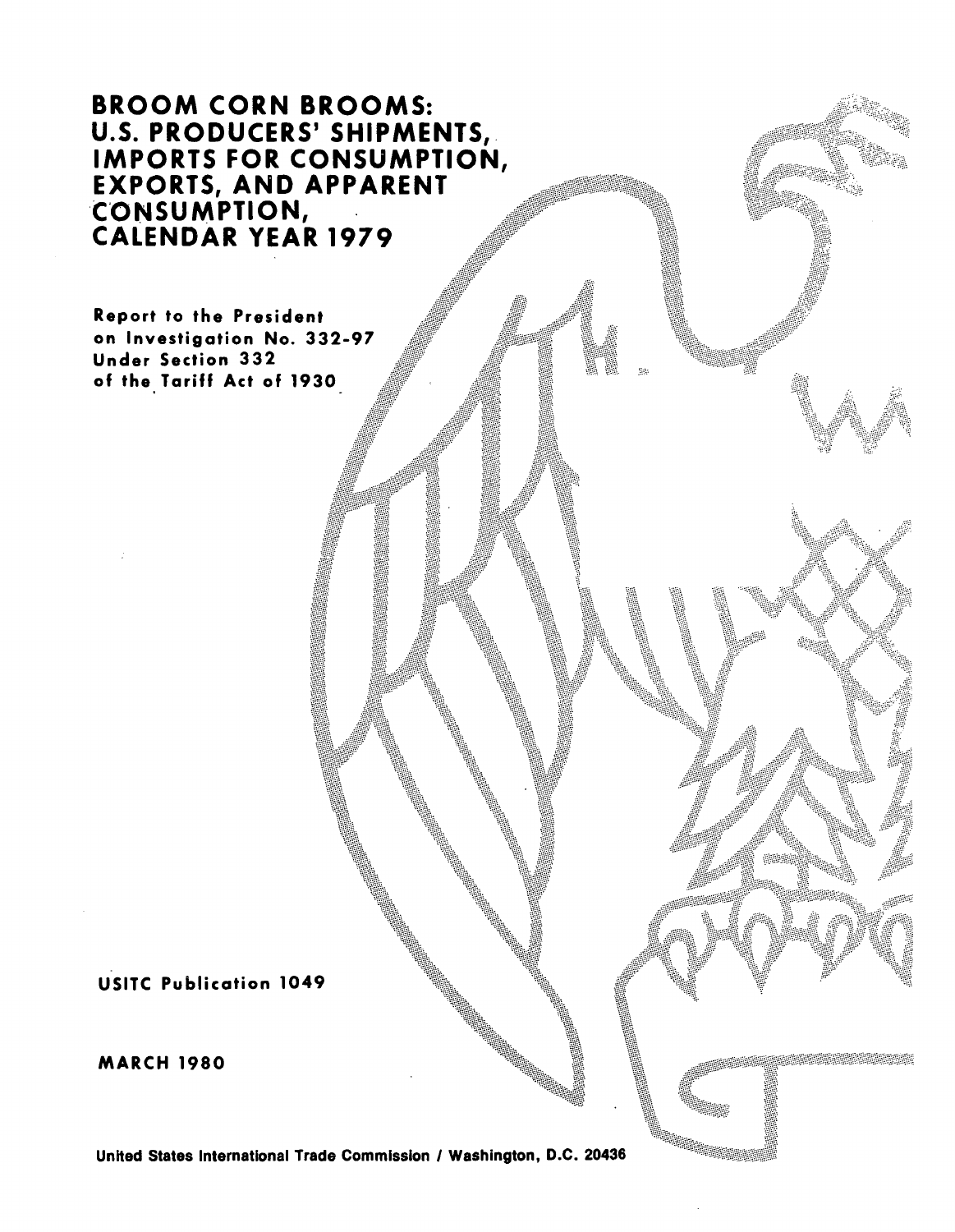# UNITED STATES INTERNATiONAL TRADE COMMISSION

# . COMMISSIONERS

Catherine Bedell, Chairman Bill Alberger, Vice Chairman· George M. Moore Paula Stern Michael J. Calhoun

Kenneth R. Mason, Secretary to the Commission

This report was prepared principally by

Leonard Heimowitz General Manufactures Division

Office of Industries Norris A. Lynch, Director

Address all communications to Office of the Secretary United States International Trade Commission Washington, D.C. 20436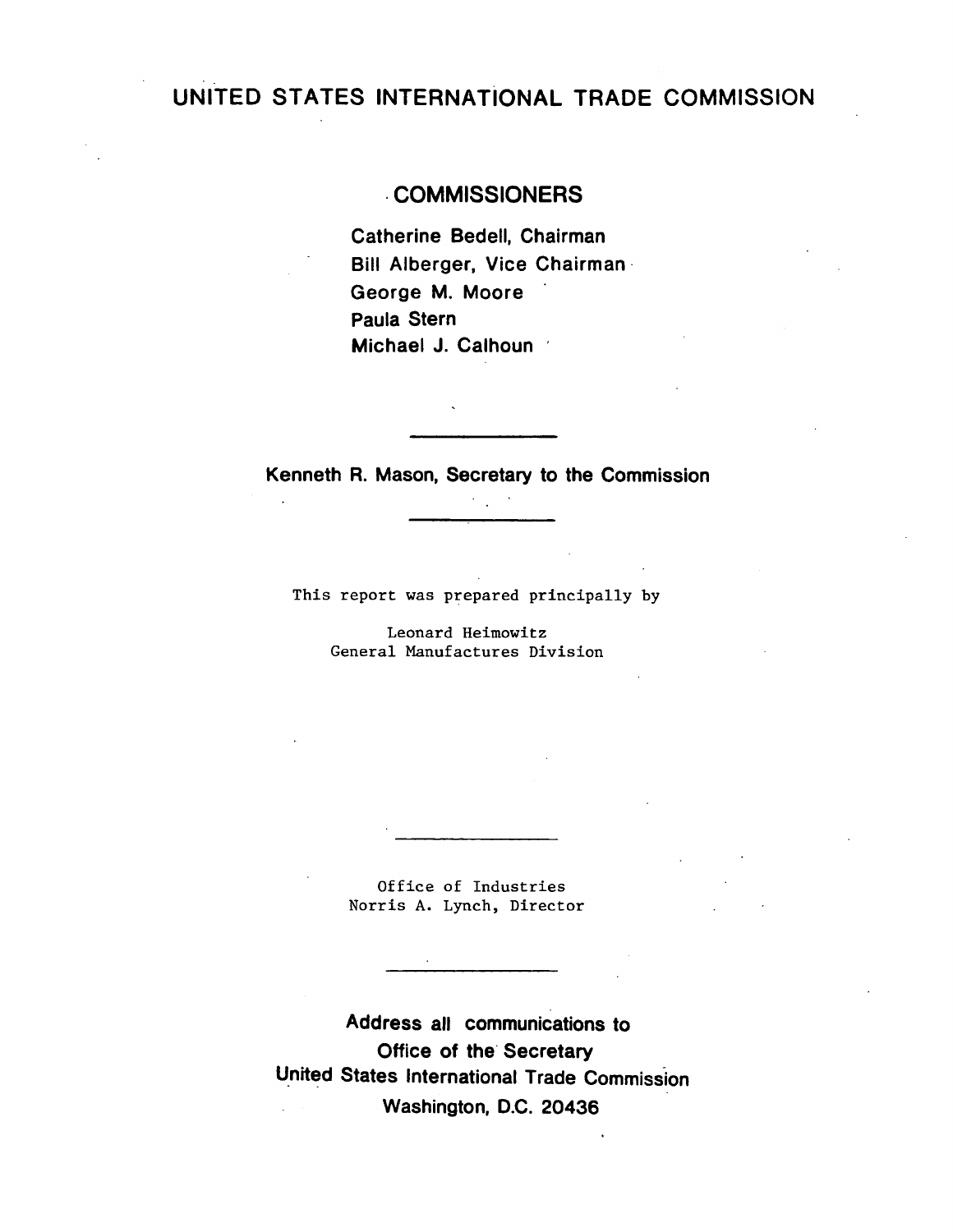

For Immediate Release March 31, 1980

. Contact: Rhett Leverett (202) 523-0450

USITC 80-029

## U.S. INTERNATIONAL TRADE COMMISSION REPORTS TO THE PRESIDENT ON CONSUMPTION OF BROOMS

The United States International Trade Commission today reported to the President on the U.S. consumption in 1979 of brooms made of broom corn.

This is the 13th in a series of annual reports required under Executive Order No. 11377, which provides that the U.S. International Trade Commission report annually to the President its judgment as to the consumption of brooms of broom corn, together with the basis thereof. The report contains data on U.S. producers' shipments, imports, and exports of such brooms for 1977-79.

The Commission's report shows that aggregate apparent consumption of broom corn brooms decreased by 6 percent froni· 1977 to 1979. Consumption of whiskbrooms of broom corn amounted to 348,000 dozen in 1979, or about 7 percent less than in 1978, when it was 376,000 dozen. Apparent consumption of other brooms of broom corn amounted to 2.1 million dozen; or about 9 percent less than in 1978, when it amounted to 2.3 million dozen.

- More -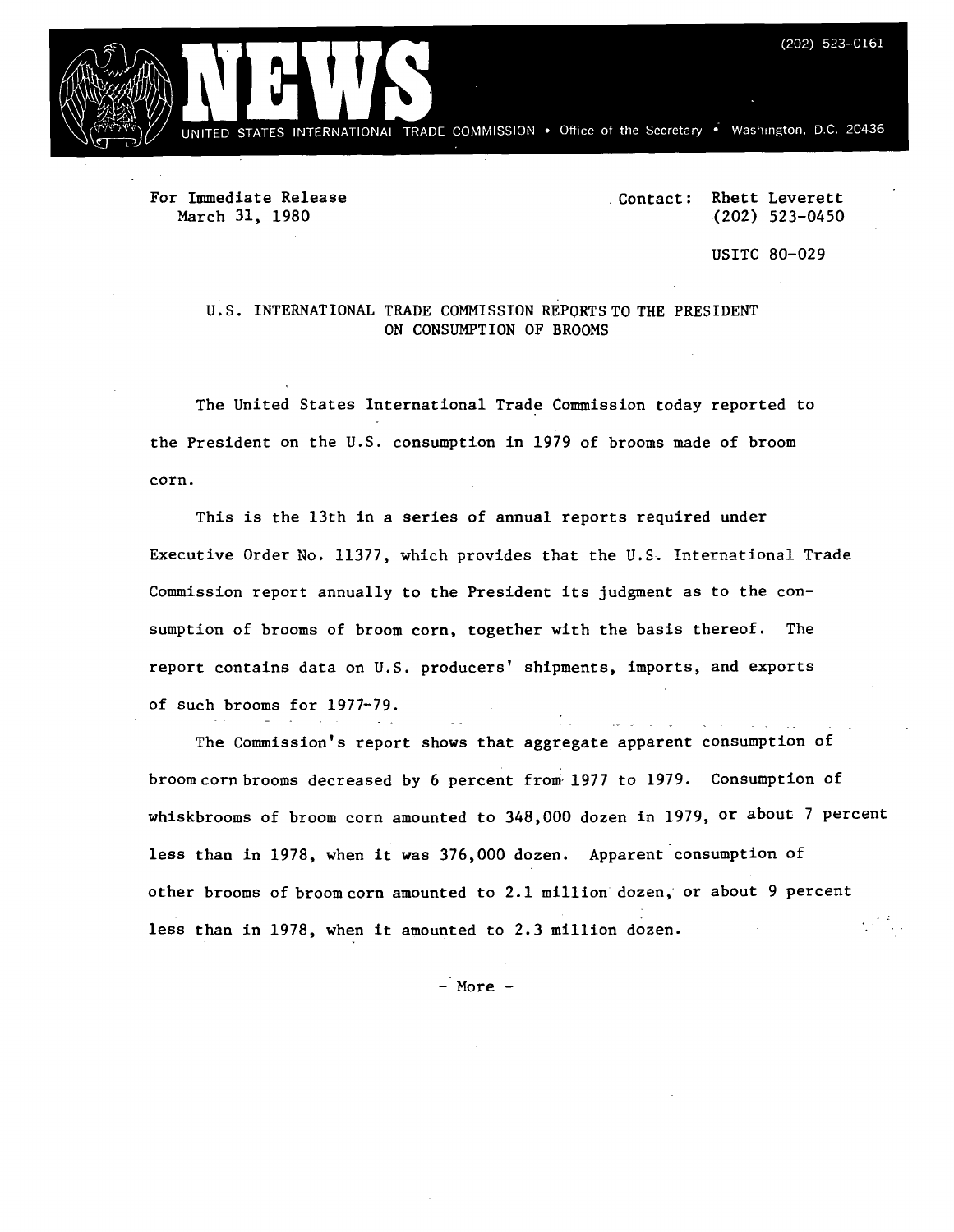Copies of the report (USITC Publication 1049), which contains the information developed in Inv. No. 332-97, can be obtained by calling (202) 523-5178, or from the Office of the·Secretary, 701 E Street NW., Washington, D.C. 20436, or from the Commission's New York Office, 6 World Trade Center, Suite 655, New York, N.Y. 10048, telephone (212) 466-5599.

oOo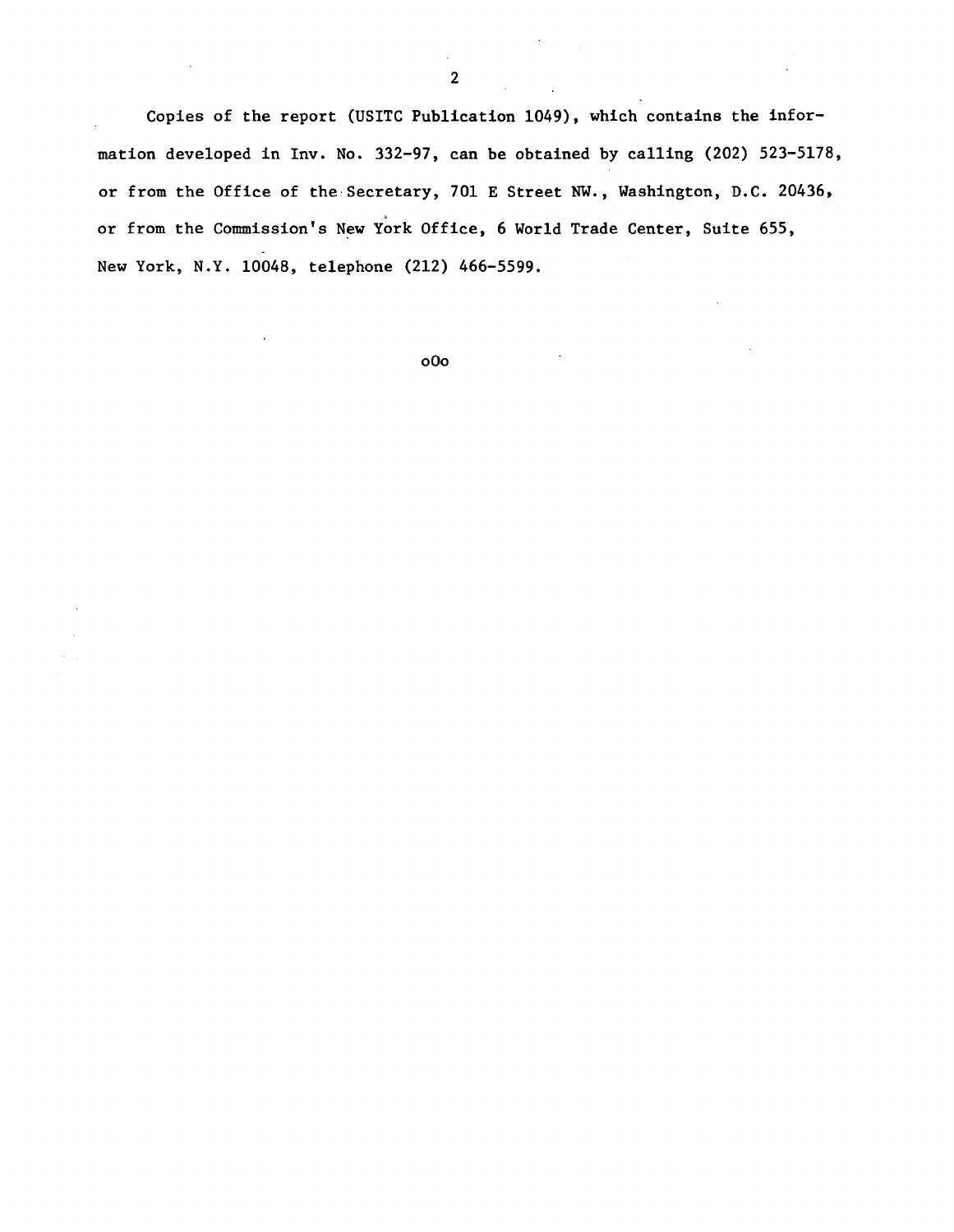### REPORT TO THE PRESIDENT

U.S. International Trade Commission March 31, 1980

To the President:

In accordance with Executive Order No. 11377 of October 23, 1967 (copy attached), to assist the President in the exercise of his authority under headnote 3 to schedule 7, part 8, subpart A, of the Tariff Schedules of the United States (TSUS) (79 Stat. 948; 19 U.S.C. 1202), the U.S. International Trade Commission herein reports its judgment as to the estimated domestic consumption of broom corn brooms for 1979, and the basis for that estimate. For convenience, the Commission also reports corresponding data for 1977 and 1978.  $\epsilon = \frac{1}{2}$ 

### Estimated consumption of broom corn brooms

 $\mathcal{L}^{\mathcal{L}}(\mathcal{L}^{\mathcal{L}})$  and  $\mathcal{L}^{\mathcal{L}}(\mathcal{L}^{\mathcal{L}})$  and  $\mathcal{L}^{\mathcal{L}}(\mathcal{L}^{\mathcal{L}})$ 

 $\Delta \sim 10$ 

In thejudgmeht of the Commission, consumption of brooms wholly or in part of broom corn in 1977-79 was as shown in the table below.

> Brooms wholly or in part of broom corn: U.S. consumption, 1977-79  $\mathcal{A}(\mathcal{A})$  and  $\mathcal{A}(\mathcal{A})$  are all  $\mathcal{A}(\mathcal{A})$  . In the set of  $\mathcal{A}(\mathcal{A})$

|  | .In dozens) |
|--|-------------|
|--|-------------|

| Type of broom                    | 19771/   | 1978 2/              | 1979      |
|----------------------------------|----------|----------------------|-----------|
|                                  |          |                      |           |
| Whiskbrooms of a kind provided : |          |                      |           |
| for in TSUS items 750.26 to      |          |                      |           |
| 750.28, inclusive-------------:  | 392,538: | $375,861$ :          | 348,306   |
| Other brooms of a kind provided: |          |                      |           |
| for in TSUS items 750.29 to      |          |                      |           |
| 750.31, inclusive--------------: |          | 2,185,356:2,277,417: | 2,079,951 |
|                                  |          |                      |           |

 $1/$  As reported to the President on Apr. 11, 1978. Z/ As reported to the President on Apr. 16, 1979.

Source: Compiled from data supplied by U.S. producers and the U.S. Customs Service.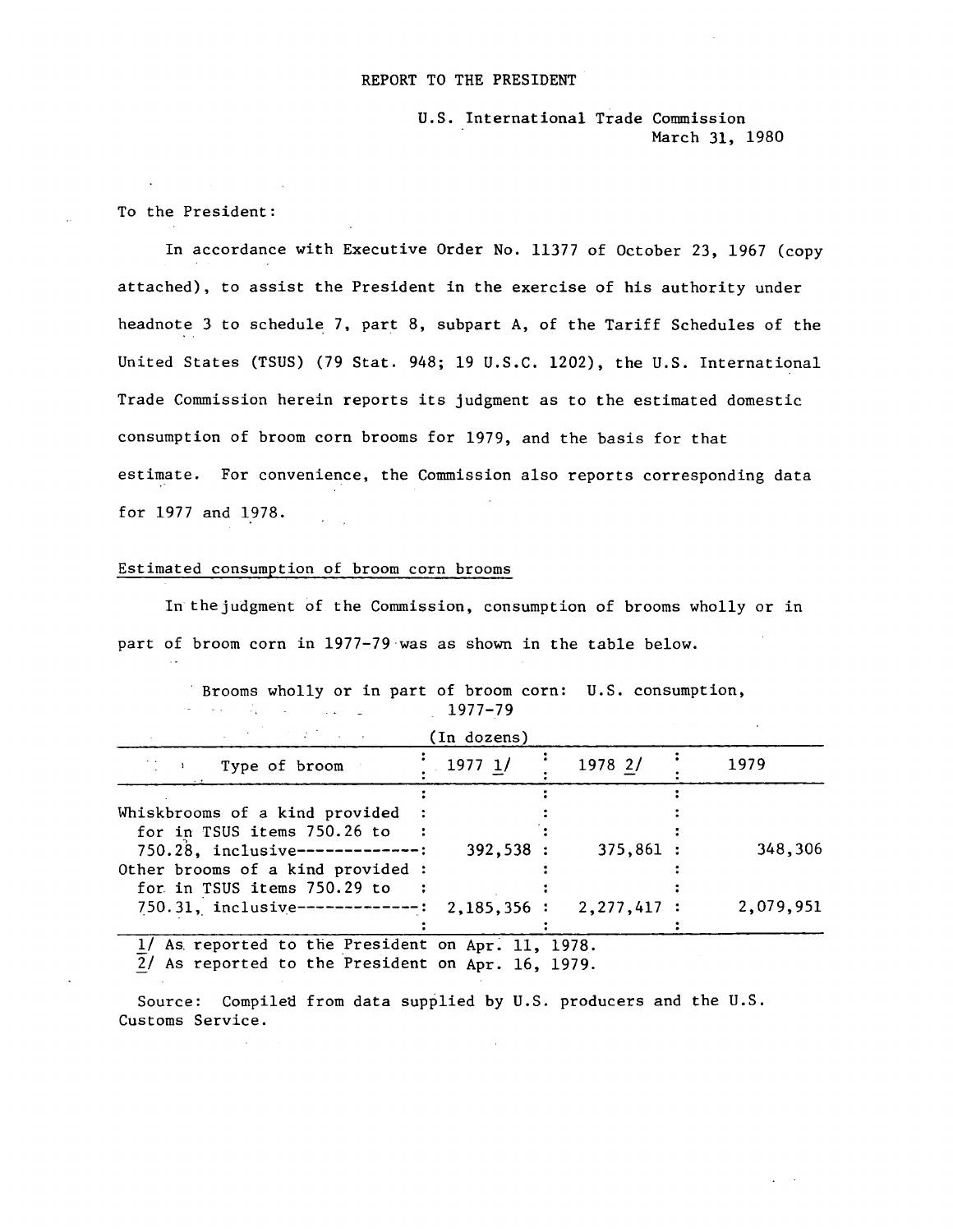## Basis for the Commission's judgment with respect to broom corn brooms

The Commission estimated consumption of broom corn brooms in 1979 by the same methods it used to estimate consumption in its previous reports pursuant to Executive Order No. 11377. Apparent annual consumption was determined by adding the quantity of shipments by domestic producers to the quantity of imports and then subtracting the quantity of exports. Data on imports were obtained from the U.S. Customs Service; data on shipments and exports were estimated from responses to questionnaires sent to all known domestic producers of broom corn brooms.

The data for each of the components used in the computation of apparent annual consumption of broom corn brooms were as shown in the table below.

Whiskbrooms provided for in TSUS items 750.26 to 750.28, inclusive, and other brooms provided for in TSUS items 750.29 to 750.31, inclusive: U.S. producers' shipments, imports, exports, and apparent consumption, 1977-79

| (In dozens)                                       |                                           |  |                             |  |           |  |  |  |
|---------------------------------------------------|-------------------------------------------|--|-----------------------------|--|-----------|--|--|--|
| Item                                              | 19771/                                    |  | 1978 2/                     |  | 1979      |  |  |  |
|                                                   | : Whiskbrooms provided for in TSUS items  |  |                             |  |           |  |  |  |
|                                                   | 750.26 to 750.28, inclusive               |  |                             |  |           |  |  |  |
|                                                   |                                           |  |                             |  |           |  |  |  |
| U.S. producers' shipments--------:                | 277,133:                                  |  | 274,103:                    |  | 241,062   |  |  |  |
| Imports----------------------------:              | 115,977:                                  |  | $102,021$ :                 |  | 107,420   |  |  |  |
| Exports---------------------------:               | 572:                                      |  | 263 :                       |  | 176       |  |  |  |
| Apparent consumption-------------:                |                                           |  | 392,538: 375,861:           |  | 348,306   |  |  |  |
|                                                   | : Other brooms provided for in TSUS items |  |                             |  |           |  |  |  |
|                                                   |                                           |  | 750.29 to 750.31, inclusive |  |           |  |  |  |
|                                                   |                                           |  |                             |  |           |  |  |  |
| U.S. producers' shipments--------:                | 2,011,528:                                |  | 2,081,860:                  |  | 1,934,655 |  |  |  |
| Imports---------------------------:               | 178,657:                                  |  | 198,441:                    |  | 150,747   |  |  |  |
| Exports----------------------------:              | 4,829:                                    |  | 2,884:                      |  | 5,451     |  |  |  |
| Apparent consumption -------------:               | 2,185,356:                                |  | 2, 277, 417:                |  | 2,079,951 |  |  |  |
|                                                   |                                           |  |                             |  |           |  |  |  |
| 1/ As reported to the President on Apr. 11, 1978. |                                           |  |                             |  |           |  |  |  |

 $\frac{1}{2}$ / As reported to the President on Apr. 11, 1976.<br> $\frac{2}{3}$  As reported to the President on Apr. 16, 1979.

Source: Compiled from data supplied by U.S. producers and the U.S. Customs Service.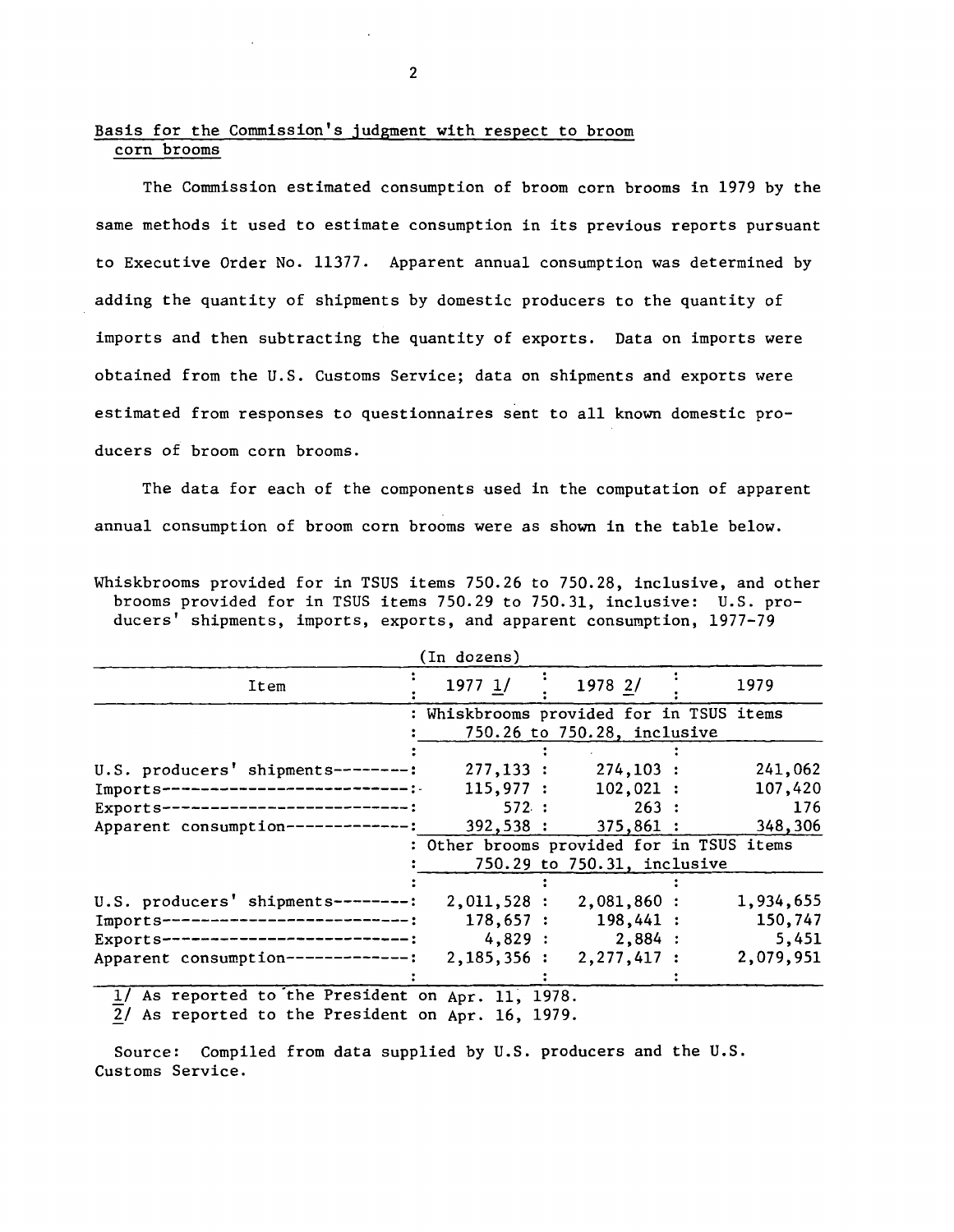I Highlights of the Thirteenth Annual Report on Brooms

#### U.S. producers' shipments

Total U.S. producers' shipments of broom corn brooms, including whisk brooms, amounted to 2.2 million dozen in 1979, a decrease of approximately 8 percent from the 1978 level of 2.4 million dozen. Shipments of whiskbrooms of broom corn, which were 11 percent of total shipments in 1979, declined by 12 percent from the 1978·level, while shipments of other brooms of broom corn, 89 percent of the total, declined by 7 percent.

#### Apparent consumption

Aggregate apparent consumption of broom corn brooms amounted to 2.4 million dozen in 1979, about 11 percent less than in 1978, when it was 2.7 million dozen. Consumption of whiskbrooms of broom corn, which accounted for 14 percent of total consumption in 1979, was down 7 percent from 1978, while consumption of other brooms of broom corn, 86 percent of total consumption in 1979, decreased by 9 percent.

#### Ratio of imports to consumption

The ratio of imports to consumption for all brooms of broom corn was 11 percent in each of the years 1978 and 1979. The ratio of imports to consumption for whiskbrooms of broom corn in 1979 was 31 percent, 4 percentage points higher than in 1978, while that for other brooms of broom corn was 7 percent in 1979, down 2 percentage points from its 1978 level.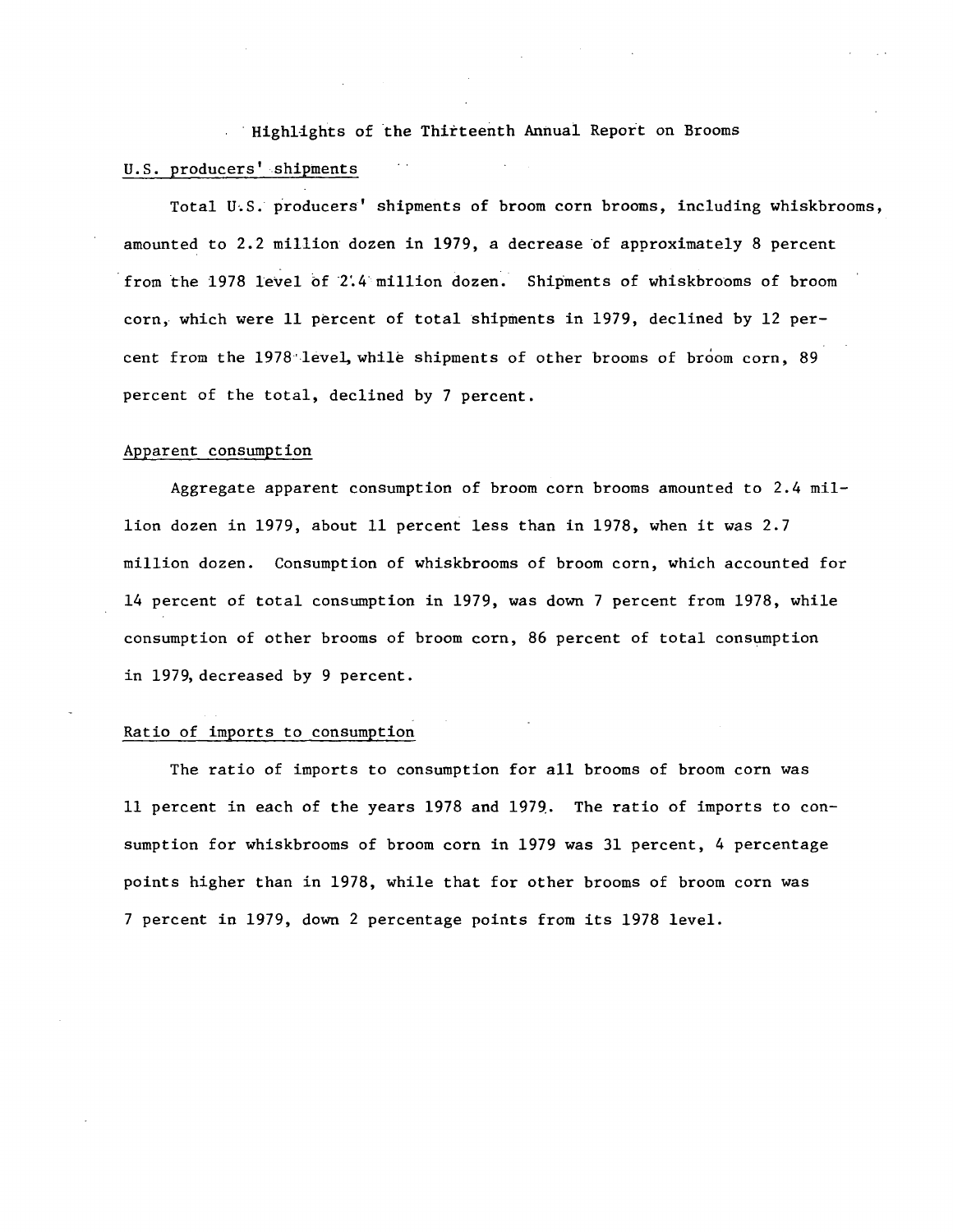### Imports

U.S. imports of broom corn brooms 1/ totaled 258,000 dozen in 1979, 14 percent lower than in 1978. Imports of whiskbrooms of broom corn in 1979 increased by 5 percent over the 1978 level, whereas imports of other brooms of broom corn decreased by 24 percent in 1979 from the level in the previous year. Hungary, which supplied virtually all the imports of whiskbrooms of broom corn, and Mexico, which supplied the bulk of imports of other brooms of broom corn, have traditionally been the most important sources of U.S. imports.

1/ There is a tariff-rate quota of 91,885 dozen on whiskbrooms of broom corn, and 161,540 dozen on other brooms of broom corn in any calendar year.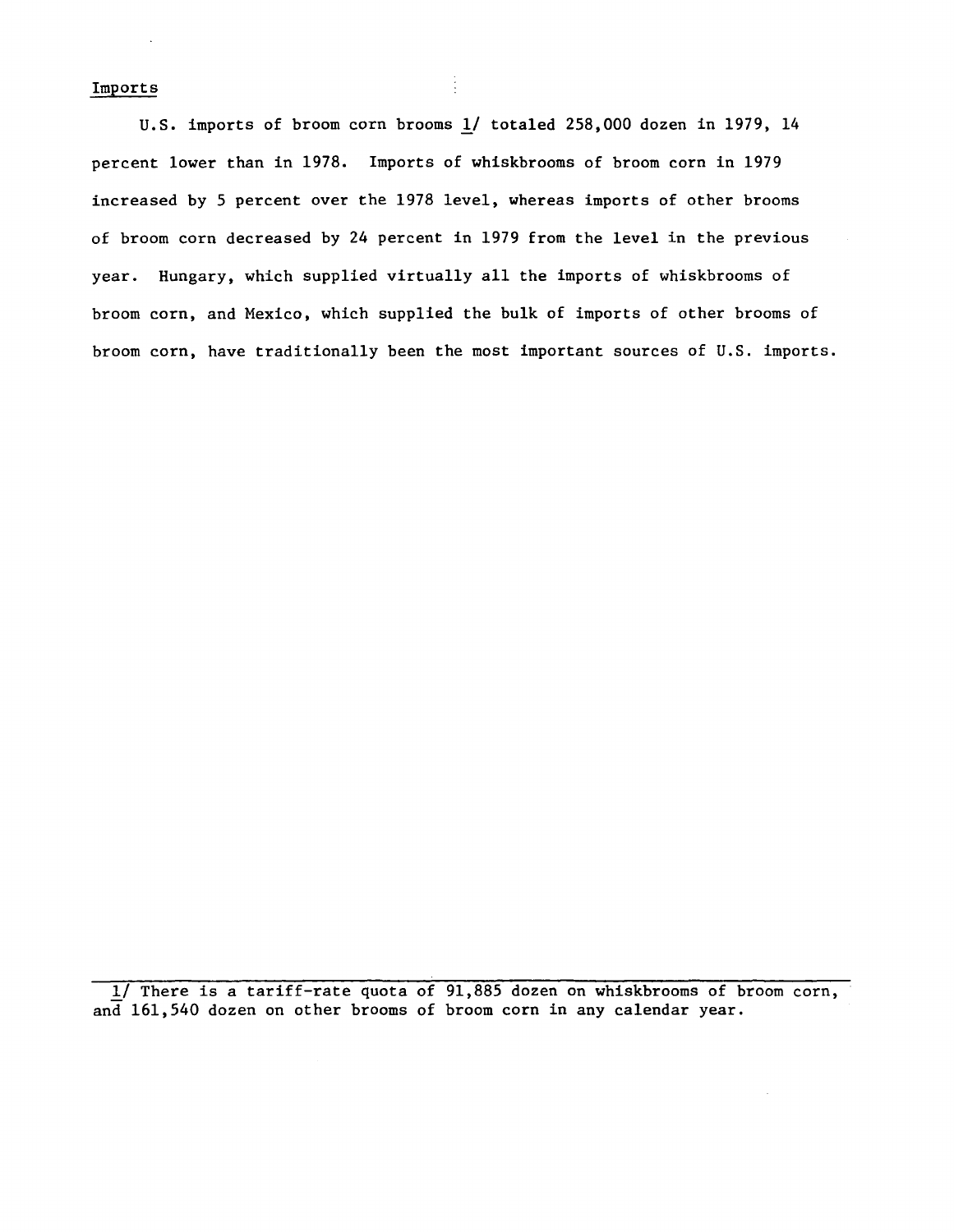### FOR IMMEDIATE RELEASE

#### OCTOBER 23, 1967 avED

U.S. JARFF COMM. Office of the White House Press Secretary

# THE WHITE HOUSE 967 ULI 24 AM 9 07

# EXECUTIVE ORDER /377

## PROVIDING FOR TARIFF COMMISSION REPORTS REGARDING THE ESTIMATED CONSUMPTION OF CERTAIN BROOMS

By virtue of the authority vested in me by the Constitution and the statutes. including section 332 of the Tariff Act of 1930 (19 U.S.C. 1332), it is hereby ordered as follows:

1. In order to assist the President in the exercise of his authority under headnote 3 to schedule 7, part 8, subpart A, of the Tariff Schedules of the United States (79 Stat. 948; 19 U.S.C. 1202), the United States Tariff Commission shall keep under review developments with regard to whiskbrooms of a kind provided for in items 750.26 to 750.28, inclusive, of the tariff schedules, and other brooms of a kind provided for in items 750.29 to 750.31, inclusive, of such schedules, and shall annually report to the President, as early as practicable in each calendar year, its judgment as to the estimated annual consumption of each such kind of brooms during the immediately preceding calendar year, together with the basis therefor. The first report by the Commission under this paragraph shall contain estimates for the calendar year 1967, and also similar estimates for the calendar year 1965, together with the basis therefor.

2. At the time of its report of the estimates under paragraph 1 of this order for 1968, and biennially thereafter, in addition to the matters described in paragraph 1, the Commission shall report to the President available information as to the production of and trade in other types of brooms which it considers to be competitive with those identified in paragraph I and, if practicable, estimates as to the annual consumption of such other brooms.

/s/ Lyndon B. Johnson

THE WHITE HOUSE. October 23, 1967

# # #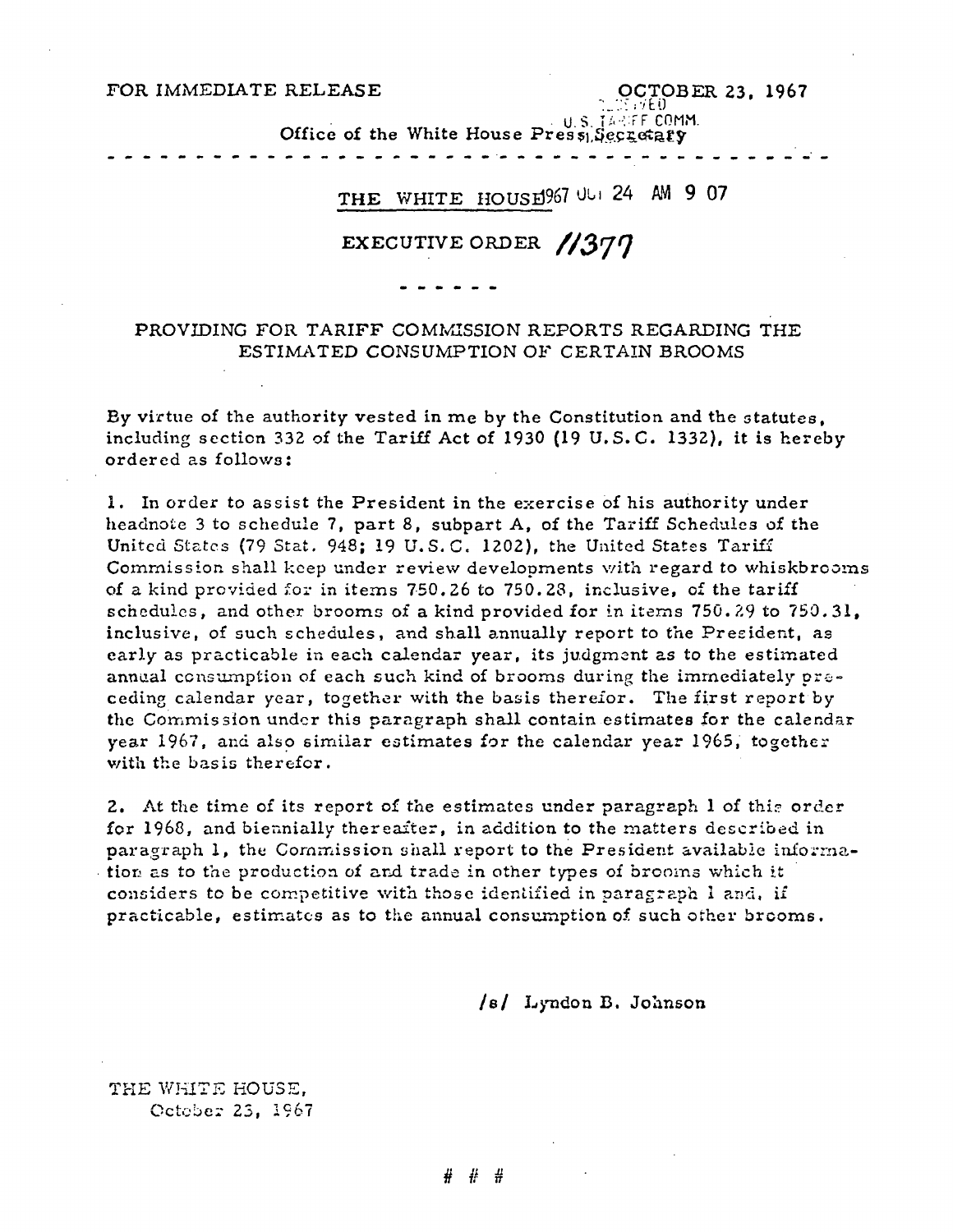$\label{eq:2.1} \mathcal{L}(\mathcal{L}^{\text{max}}_{\mathcal{L}}(\mathcal{L}^{\text{max}}_{\mathcal{L}}(\mathcal{L}^{\text{max}}_{\mathcal{L}}(\mathcal{L}^{\text{max}}_{\mathcal{L}^{\text{max}}_{\mathcal{L}}}))))$ 

 $\label{eq:2.1} \begin{split} \mathcal{L}_{\text{max}}(\mathbf{r}) & = \frac{1}{2} \sum_{i=1}^{N} \mathcal{L}_{\text{max}}(\mathbf{r}) \mathcal{L}_{\text{max}}(\mathbf{r}) \\ & = \frac{1}{2} \sum_{i=1}^{N} \mathcal{L}_{\text{max}}(\mathbf{r}) \mathcal{L}_{\text{max}}(\mathbf{r}) \mathcal{L}_{\text{max}}(\mathbf{r}) \mathcal{L}_{\text{max}}(\mathbf{r}) \mathcal{L}_{\text{max}}(\mathbf{r}) \mathcal{L}_{\text{max}}(\mathbf{r}) \mathcal{L}_{\text{max}}(\mathbf$  $\label{eq:2.1} \frac{1}{\sqrt{2}}\int_{\mathbb{R}^3}\frac{1}{\sqrt{2}}\left(\frac{1}{\sqrt{2}}\right)^2\frac{1}{\sqrt{2}}\left(\frac{1}{\sqrt{2}}\right)^2\frac{1}{\sqrt{2}}\left(\frac{1}{\sqrt{2}}\right)^2\frac{1}{\sqrt{2}}\left(\frac{1}{\sqrt{2}}\right)^2.$ 

 $\label{eq:2.1} \frac{1}{\sqrt{2}}\left(\frac{1}{\sqrt{2}}\right)^{2} \left(\frac{1}{\sqrt{2}}\right)^{2} \left(\frac{1}{\sqrt{2}}\right)^{2} \left(\frac{1}{\sqrt{2}}\right)^{2} \left(\frac{1}{\sqrt{2}}\right)^{2} \left(\frac{1}{\sqrt{2}}\right)^{2} \left(\frac{1}{\sqrt{2}}\right)^{2} \left(\frac{1}{\sqrt{2}}\right)^{2} \left(\frac{1}{\sqrt{2}}\right)^{2} \left(\frac{1}{\sqrt{2}}\right)^{2} \left(\frac{1}{\sqrt{2}}\right)^{2} \left(\$ 

 $\mathcal{L}^{\text{max}}_{\text{max}}$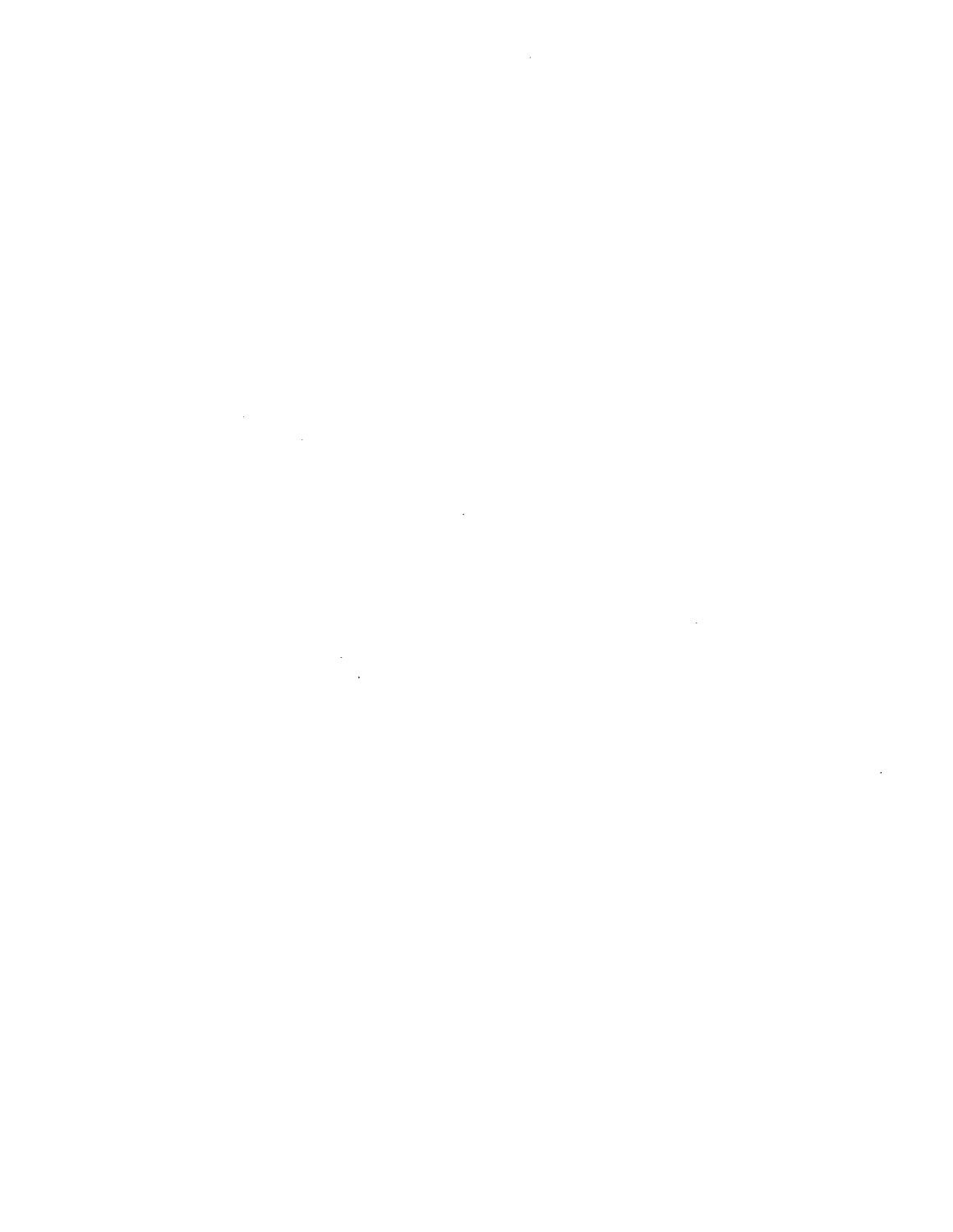#### Library Cataloging Data

United States. International Trade Commission.

Broom corn brooms : U.S. producer's shipments, imports for consumption, exports, and apparent consumption, calendar year 1979 : report to the President on investigation no.332-97 under section 332 of the Tariff act of 1930, as amended / USITC.  $--$  Washington : USITC, 1980.

 $2 p.$ ;  $28 cm. - (USTTC)$ publication 1049)

"Prepared principally by Leonard Heimowitz."

1. Brooms and brushes. 2. Brooms and brushes--U.S. I. Heimowitz, Leonard.